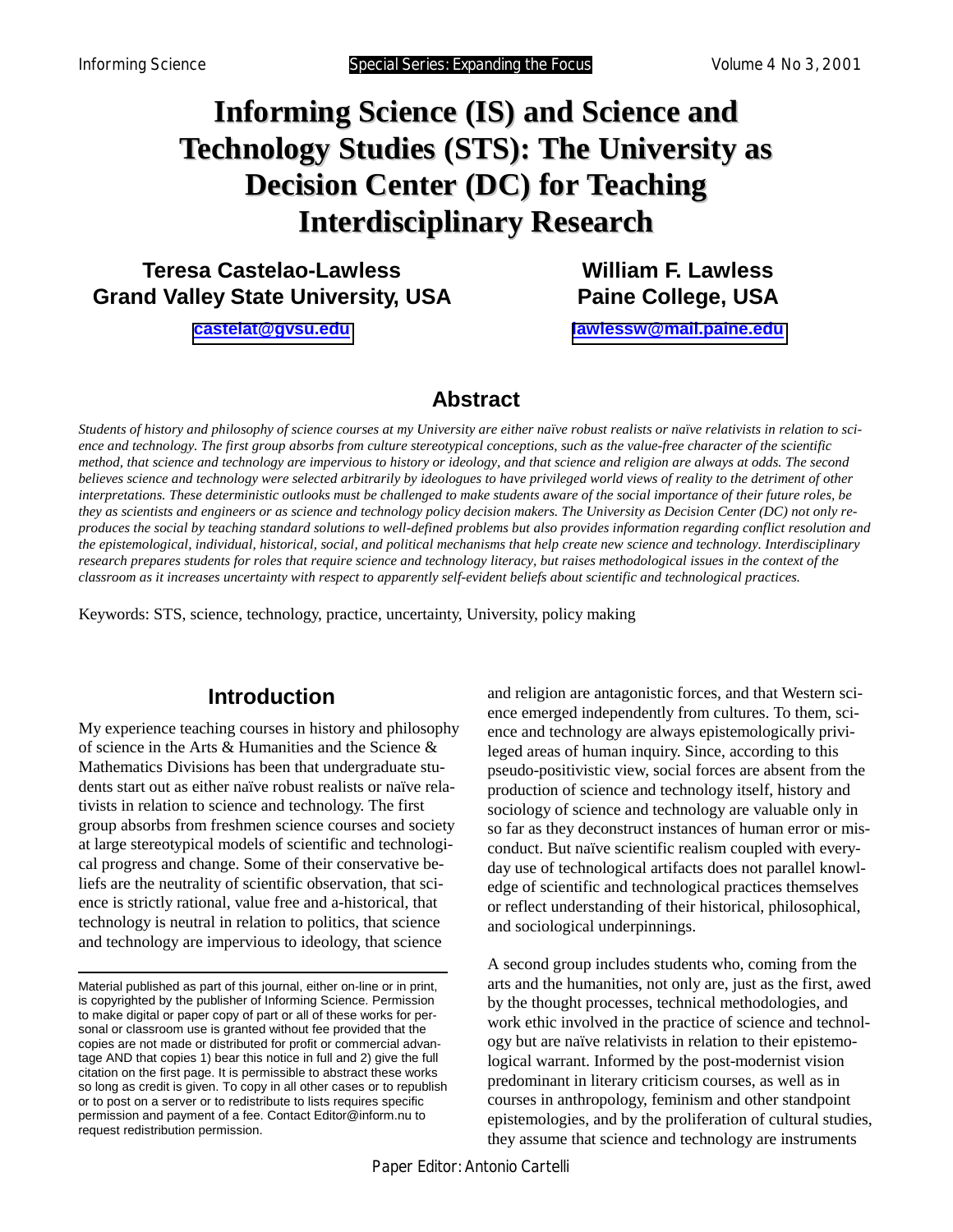#### **University as Decision Center**

of oppression. To them, their emergence in the West was arbitrarily brought about by those who set out to destroy other epistemologically legitimate views of reality. These two groups are almost college-level analogs to C.P. Snow's "two cultures" dichotomy. But they both share a characteristic blindness toward the importance of conflict and competition in the production of new science and technology and, therefore, a deterministic and skeptic outlook regarding public policy.

Thinking that not much can be done to change the direction of science and technology by actively participating in their development or social outcomes is evidenced by students' acceptance of the inevitability of scientific and technological processes. These are reflected in the disciplinary boundaries found in college, the internalism inherent to freshmen science and technology courses, and the institutional gap between experts and nonexperts. As sociologist of science Sal Restivo said in a different context, science and technology are taken as "givens" rather than as "problems"(Restivo in Chubin & Chu, 1989).

The University has the role of Decision Center (DC) for diffusion and producer of information not only in respect to agreed upon standards of science and technology legitimacy, but also on the historical, epistemological, social, and political mechanisms involved in their production (Lawless & Castelao, 2001). We argue that a transformation of vision can be achieved in science and technology studies (STS) courses. Only interdisciplinary research offers a diversity of angles from which undergraduate students approach scientific and technological practices. Here the focus is primarily on history and philosophy of science. Lectures, class readings, research projects, and background bibliography, however, include parts of other fields in STS such as sociology of science, science policy, and philosophy and sociology of technology.

## **History**

From its inception in Europe during the Middle Ages until the present, Universities have been at one time mirrors and producers of perceptions of science and technology as much as initiators of social change. The role of the University has always been that of organizing and re-packing information, assimilating new into old, from consensus after tension, and of response to political and social needs. Examples from the history of science are the assimilation of Aristotelian physics into Christian cosmology, the shift from Ptolemaic to Copernican astronomy, calendar reform, and the introduction of scientific technology (meridians, telescope, microscope, etc.). Semi-standardization and dissemination of scientific information allowed by the printing press, the emergence of the professional scientist,

as well as the connection between mechanical conceptions of nature, religion, and state power also come to mind.

Until recently universities (as well as the scientific Academies from the seventeenth century on) were reserved for the aristocrats, the clergy, and other intellectual elite. They could thrive, produce scientific revolutions, and redefine the links between science and society while inflation, disease, hunger, and war ran rampant and hit the illiterate populace the hardest. Presently, almost everybody in the United States and other countries has access to higher education. Research (be it pure or applied) is expected to accrue rapid social benefits for the majority, which, in addition, is entitled to participate in the political process involved in scientific and technological choices. At this time in their history, Universities must continue to prepare young people to replicate the social and epistemological order by teaching how to solve well-defined scientific and technological problems but also to give tools to resolve illdefined problems such as unintended consequences of technological systems which can no longer be rejected (like nuclear energy) and scientific uncertainty. Ability to assess risks in science and technology and solve problems whose solution has not been already predetermined by the collective includes making visible the role of tension and agreement in the development of science and technology. Since it is at the level of the solution of ill-defined problems that the social, political, and non-epistemic nature of science and technology comes through, it is precisely here that one can better access the historical and philosophical roots of scientific and technological legitimization.

Even though many will not become scientists or engineers, all students ought to believe from what they learn in STS courses that they can have an invaluable input in social issues connected to scientific and technological development. This expectation can only be fulfilled once a realistic understanding of the mechanisms behind technological systems (be they engineering or political) as well as the plurality of cognitive and non-cognitive, personal and nonpersonal, epistemic and non-epistemic goals of science are achieved. Another goal of the university is to inform students about the contributions of culture to the construction of universally accepted standards of scientific and technological knowledge and, therefore, their objectivity despite historical and social embededness.

## **Informing Methodologies**

Understandably, the above aims are difficult to pursue in undergraduate courses in science and technology. There it is expected that students assimilate more or less uncritically those basic principles that inform each area of inquiry. In these courses the university acculturates its stu-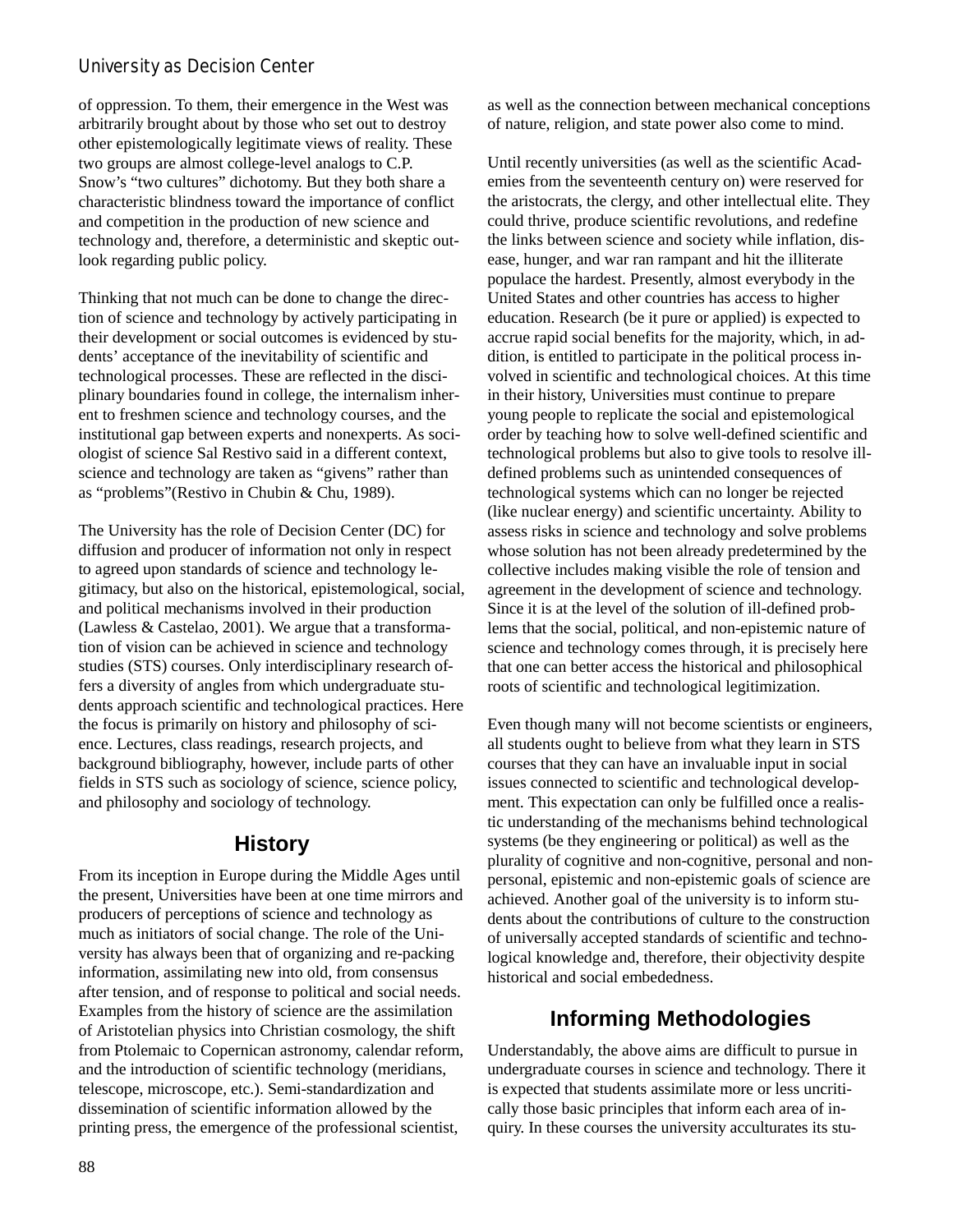#### **T. Castelao-Lawless & W.F. Lawless**

dents with processes stylized and edited to address the technical languages and the standards of accepted solutions that reflect its disciplines. Yet, large areas of uncertainty abound whose analysis is, as a rule, only tackled in graduate school.

Informing methodologies to be followed in history and philosophy of science courses need to take into account stereotypical images of science and technology mentioned earlier as they are the ones which students, be they naïve realists or naïve relativists, take for granted. True, informing science's purpose is to reduce clients' uncertainty to produce maximization of outcomes. But, since students' naïve perceptions of science and technology are taken by them as true, the first step is to assign reading materials and projects which increase uncertainty in relation to these apparently self-evident beliefs.

Examples used in history of science courses for the specific purpose of producing uncertainty in the naïve robust realists are:

- Fleck's *Genesis and Development of a Scientific Fact*  (on the historical development of the concept of syphilis according to disease theory, medical advancements, and social pressures);
- Shapin's *Scientific Revolution* (shows that traditional demarcations between science and society are misleading; and that the seventeenth century revolution did not reach consensus over the mechanization of nature, the role of mathematics, or the legitimacy of technology in reproducing "reality");
- Winner's *The Whale and the Reactor* (demonstrates that artifacts can embody political agendas and their designs are flexible until "closed" by social consensus);
- MacKenzie and Wajcman's *The Social Shaping of Technology* (offers an overview of historical and philosophical positions in relation to technology, including technological determinism, social constructivism, and the political nature of urban and household technologies).

Works such as these provide excellent case studies for an externalist history of the social-technology-science network model. They show ambiguities and tensions occurring before consensus (or justified true beliefs) becomes formalized in artifacts and scientific narratives.

Other works further emphasize the artificial nature of the demarcation science/society and science/non-science. For instance, Kuhn's *Structure of Scientific Revolutions* (shows that science is contextually adaptive; that world views build metaphysical, instrumental, theoretical, methodological commitments, and expectations which determine in large measure what scientists see and what they look for); Feyerabend's *Farewell to Reason* (on the pseudo-esoteric nature of science and the importance of treating science and alternative explanations of reality symmetrically); and Crosby's *The Measure of Reality* (argues that quantification so characteristic of seventeenth century science emerged centuries earlier in religion, painting, music, and commerce; also that the quantified, mechanical world-view depended on a gradual shift in conceptions of time and space).

More sophisticated history of science books produce uncertainty in the apparently self-evident belief that science and religion have always been antagonistic social forces. Analyses offered in Lindberg and Numbers' *God and Nature* show that tensions and agreements between science and religion from Plato to Einstein contributed to their mutual growth. For example, many seventeenth century scientists were people of the Church who fulfilled religious agendas while defending mechanical conceptions of nature and contributing to the rational advancement of scientific inquiry. On the other hand, Lindberg and Westman's *Reappraisals of the Scientific Revolution* is effective in showing the shifting social role of the engineer, the physicist, and the physician as well as the introduction of mathematics and engineering in European universities' curricula.

Literature in philosophy of science courses also challenges traditional beliefs about the epistemological and social mechanisms behind science production. Its purpose is, again, to look at science as a problem rather than a given. Examples are Bloor's *Knowledge and Social Imagery* (represents the "Strong Programme" in the sociology of science; shows that mathematics has a history of incompatible epistemological meanings); again Kuhn's *Structure of Scientific Revolutions* (helps understand, with examples from history, the underdetermination of theories by observation; addresses the conversion techniques involved in consensus from conflict over choice of scientific theories incommensurable with prevalent metaphysical beliefs); Kitcher's *The Advancement of Science* (analyzes the nonepistemic, personal, non-cognitive goals of science, the characteristics of human cognitive processes of assimilation and retrieval of information, the divergence and convergence of individual perceptions according to learning styles, previous schemata and past scientific practices; illustrates these with case studies on the resolution of scientific controversies); and Polanyi's *Personal Knowledge*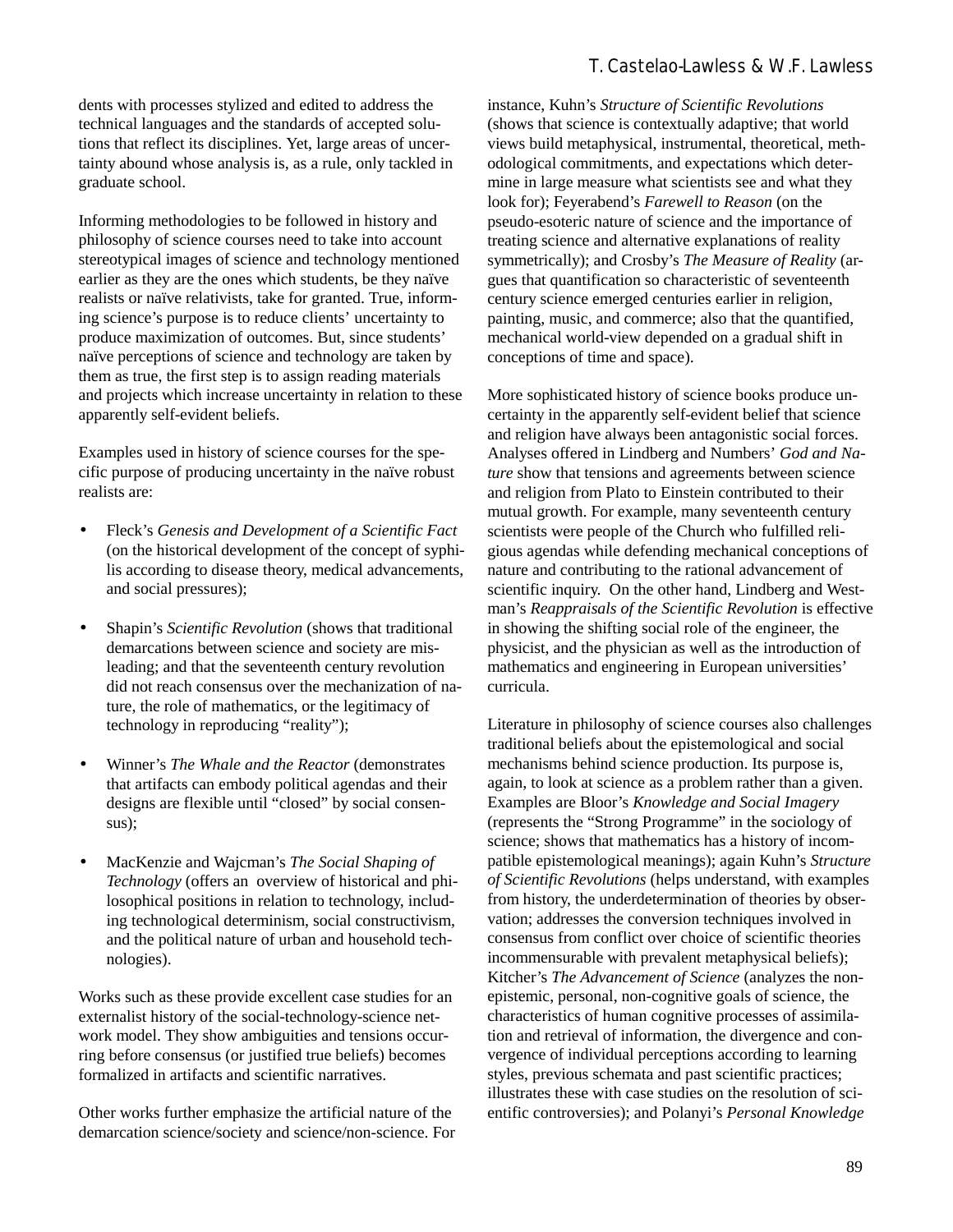### **University as Decision Center**

(addresses the tacit, non-rational or non-verbally communicable nature of scientific and technical skills).

Two other books which challenge students' naïve conceptions of science and the scientific methodologies are Putnam's *Reason, Truth and History* (offers a pragmatist view on the value/fact dichotomy; argues that traditional conceptions of objectivity and privileged meta-languages are to be redefined if not completely rejected) and Feyerabend's *Against Method* (shows there is no one standard scientific method which all scientists follow sheepishly; also, that intuition, creation, innovation, absence of rules, anti-dogmatism and anti-authoritarianism are fundamental in scientific progress). For the role of instrumentation in scientific realism, Hacking's *Representing and Intervening*  (demonstrates the shift from a traditional conception of scientific realism to one which includes an instrumental ontology for scientific entities); Idhe's *Instrumental Realism* (engages in phenomenology of technology, including human/machine interface, and AI); and Galison's *How Experiments End* (shows that theories are embodied in scientific technology) are good sources.

# **Consequences**

Informing methodologies of the type suggested above are not unproblematic. In fact, one usually has to contend with consequences of deconstructing the social myth of scientific-technological rationality as well as the academic myth of radical constructivism. The first is that students who were robust naïve realists assume that relativism, arbitrariness, and irrationality in knowledge follow from the historical and social nature of science. In their turn, the group of the naïve relativists will see it as confirmation of conspiracy theories about Western scientific and technological hegemony. The second effect is that all will have difficulty understanding the relevance of historical case studies to present social circumstances. Therefore, the possibility of their future participation in the science and technology policy process is still not visible to them.

The first consequence can be addressed with projects geared toward analysis of resolutions of scientific controversies from case studies taken from journals such as *SciencE*, *Nature*, *Scientific American*, and *National Geographic*. They show the political character of scientific and technological decision making, scientific uncertainty and risk assessment in both the "hard" and the "soft" sciences, the bureaucratic nature of scientific institutions, national styles of doing science, and the grant and peer review systems both in academia and in research institutes. Chubin and Chu's *Science Off the Pedestal* and Goldfarb's *Taking Sides* also addresses uncertainty and risk management in contemporary scientific and technological problems. These sources illustrate scientific and technological conflicts, how they are resolved, how they become black-boxed from consensus by the scientific community, and how the public interferes at the level of research directions and social outcomes. They do not, however, detract from the demand that scientific inquiry be based on empirical and rational assertibility or from cooperation.

That science ought to be epistemologically on a par with less prevailing interpretations of reality can also be counteracted by showing the adverse effects of the presumption of relativism/arbitrariness in science in readings such as Gross and Levitt's *Higher Superstition*; Taubes' *Bad Science*; Masters' *Beyond Relativism*; Gross's *The Rhetoric of Science*, Levitt's *Prometheus Bedeviled*; and Shermer's *Why People Believe Weird Things*.

The second consequence, that history and philosophy of science are not relevant to understanding current scientific and technological controversies, can be resolved with comparative studies between past and present science and technology practices. Journals which engage students in such research projects are, for instance, *Perspectives on Science: Historical, Philosophical, Social*; *Isis: An International Review devoted to the History of Science and its Cultural Influences*; *Technology and Culture: The International Quarterly of the Society for the History of Technology*; and *Science, Technology, and Human Values*.

Background knowledge specifically addressing the connections between science, technology, and policy can include Hard and Jamison's *The Intellectual Appropriation of Technology*; Dickson's *The Politics of Science*; Averch's *A Strategic Analysis of Science and Technology Policy*; and Barke's *Science, Technology, and Public Policy*.

## **Conclusion**

We need to engage undergraduate students in interdisciplinary research. Informing methodologies in STS courses will give them the ability to recognize the role of conflict in the solution of ill-defined problems in science and technology and how they have become black-boxed in formal science and technology courses. Cooperation in science and technology (which is learned in undergraduate courses) and competition (which becomes visible in history of science and other STS courses) are incommensurable processes that do not combine under normal circumstances. One way to combine them is through the development of social structures that manage both together.

STS courses help students recognize that both naïve realism or naïve relativism in science and technology are erroneous models which cannot be used successfully either in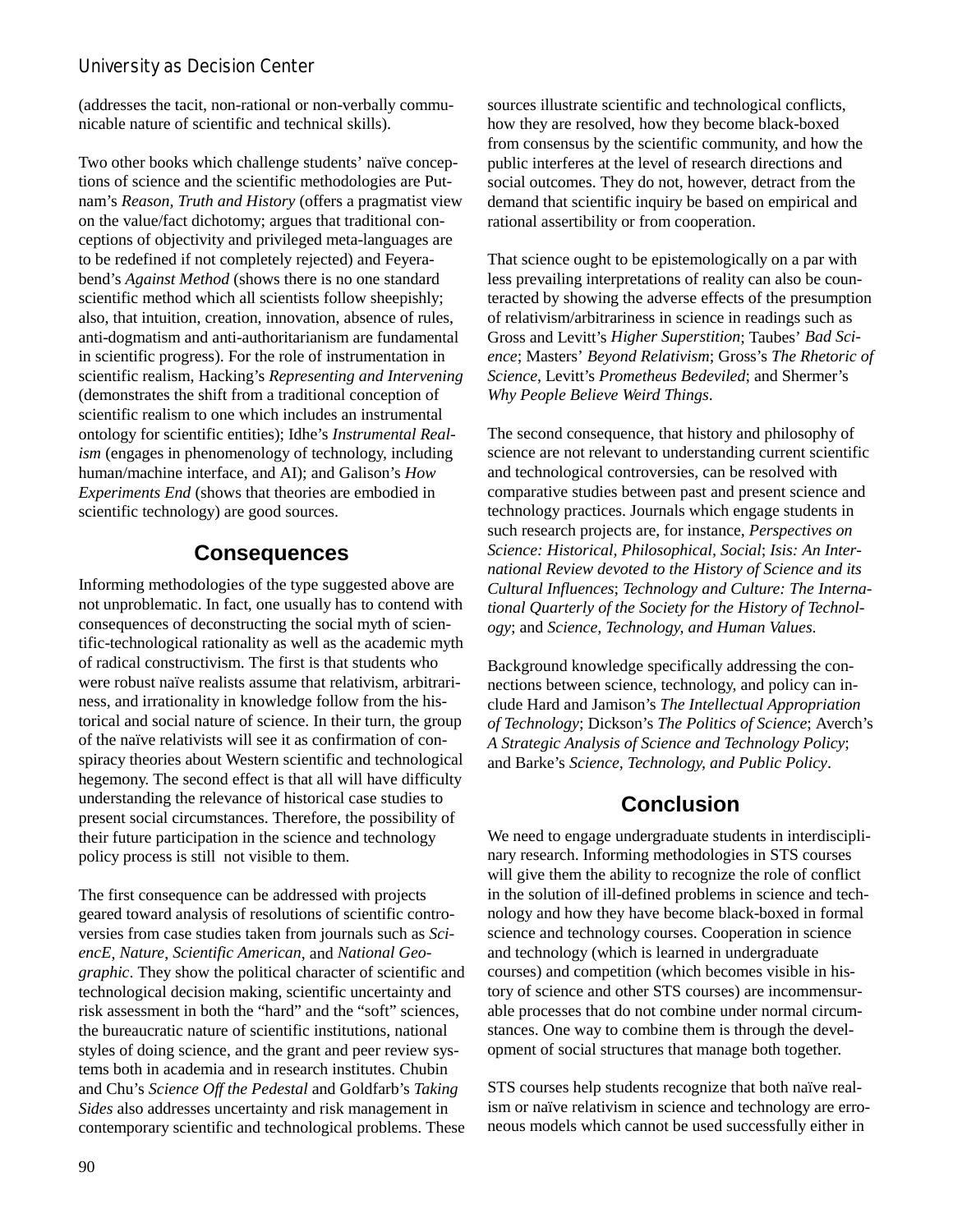#### **T. Castelao-Lawless & W.F. Lawless**

their future roles as scientists and engineers or in public policy. They include informing methodologies that (1) increase uncertainty in regard to apparently self-evident beliefs about scientific and technological epistemologies and practices and (2) convey historical, network models of scientific and technological change. Finally, they emphasize conflict as complementary to cooperation while avoiding uninformed realism, relativism, and scientific and technological determinism in relation to public policy.

## **References**

- Anderson, Mikael Skou; Liefferink, Duncan (1997)(eds.) *European Environmental Policies: The Pioneers*. New York: Manchester University Press.
- Averch, H.A. (1985). *A Strategic Analysis of Science & Technology Policy*. Baltimore: The John's Hopkins University Press.
- Barke, Richard (1986). *Science, Technology, and Public Policy*. Washington: CQ Press
- Ben-David (1984 [1971]). *The Scientist's Role in Society: A Comparative Study*. Chicago: The University of Chicago Press.
- Bloor, David (1991 [1976]). *Knowledge and Social Imagery*. Chicago: The University of Chicago Press.
- Bruce, Robert V. (1987). *The Launching of Modern American Science, 1846-1876*. New York: Cornell University Press.
- Carson, Rachel (1994 [1962]). *Silent Spring*. Boston: Houghton Mifflin Company.
- Christianson, John R. (1999). *On Tycho's Island: Tycho Brahe and his Assistants, 1570-1601*. Cambridge: Cambridge University Press.
- Churchland, P. & Hooker, Clifford A. (1985). *Images of Science: Essays on Realism and Empiricism with a Reply by Bas van Fraassen*. Chicago: The University of Chicago Press.
- Cohen, H. F. (1994). *The Scientific Revolution: A Historiographical Inquiry*. Chicago: The University of Chicago Press.
- Crosby, A. (1997). *The Measure of Reality: Quantification and Western Society, 1250-1600*. Cambridge: Cambridge University Press.
- Chaisson, Eric J. (1990). *The Hubble Wars: Astrophysics Meets Astropolitics in the Two-Billion Dollar Struggle Over the Hubble Space Telescope*. New York: Harper Perennial.
- Chubin, Daryl & Chu, Ellen (eds.)(1989). *Science off the Pedestal: Social Perspectives on Science and Technology*. California: Wadsworth Publishing Company.
- Dickson, David (1988). *The New Politics of Science*. Chicago: The University of Chicago Press.
- Duncan, David E. (1998). *Calendar: Humanity's Epic Struggle to Determine a True and Accurate Year*. New York: Avon Books.
- Ellul, Jacques (1967 [1964]). *The Technological Society*. New York: Vintage Books.
- Elster, J. (1983). *Explaining Technical Change: Studies in Rationality and Social Change*. New York: Cambridge University Press.
- Ezrahi, Y.; Mendelsohn, E. & Segal, H.P. (eds.)(1994). *Technology, Pessimism, and Postmodernism*. Massachusetts: Kluwer.
- Feyerabend, P. (1988). *Against Method*. New York: Verso.
- Feyerabend, P. (1987). *Farewell to Reason*. New York: Verso.
- Fischer, D.H. (1996). *The Great Wave: Price Revolutions and the Rhythm of History*. Oxford: Oxford University Press.
- Fleck, L. (1979). *Genesis and Development of a Scientific Fact*. Chicago: The University of Chicago Press.
- Galison, Peter (1987). *How Experiments End*. Chicago: The University of Chicago Press.
- Giere, R. (1999). *Science Without Laws*. Chicago: The University of Chicago Press.
- Goldfarb, Theodore D. (1999)(ed.).*Taking Sides: Clashing Views on Controversial Environmental Issues*. Connecticut: McGraw Hill.
- Gross, A. (1990). *The Rhetoric of Science*. Cambridge: Harvard University Press.
- Gross, P.R. & Levitt, N. (eds.)(1994). *Higher Superstition: The Academic Left and its Quarrels with Science*. Baltimore: The Johns Hopkins University Press.
- Hacking, I. (1981). *Scientific Revolutions*. Oxford: Oxford University Press.
- Hacking, I. (1983). *Representing and Intervening: Introductory Topics in the Philosophy of Natural Science*. Cambridge: Cambridge University Press.
- Haraway, Donna J. (1991). *Simians, Cyborgs, and Women: The Reinvention of Nature*. New York: Routledge.
- Hard, Mikael & Jamison, A. (eds.) (1998). *The Intellectual Appropriation of Technology: Discourses on Modernity, 1900-1939*. Cambridge: MIT Press.
- Heilbron, J.L. (1999). *The Sun in the Church: Cathedrals as Solar Observatories*. Cambridge, Massachusetts: Harvard University Press.
- Hempel, C.G. (1965). *Aspects of Scientific Explanation and Other Essays in the Philosophy of Science*. New York: The Free Press.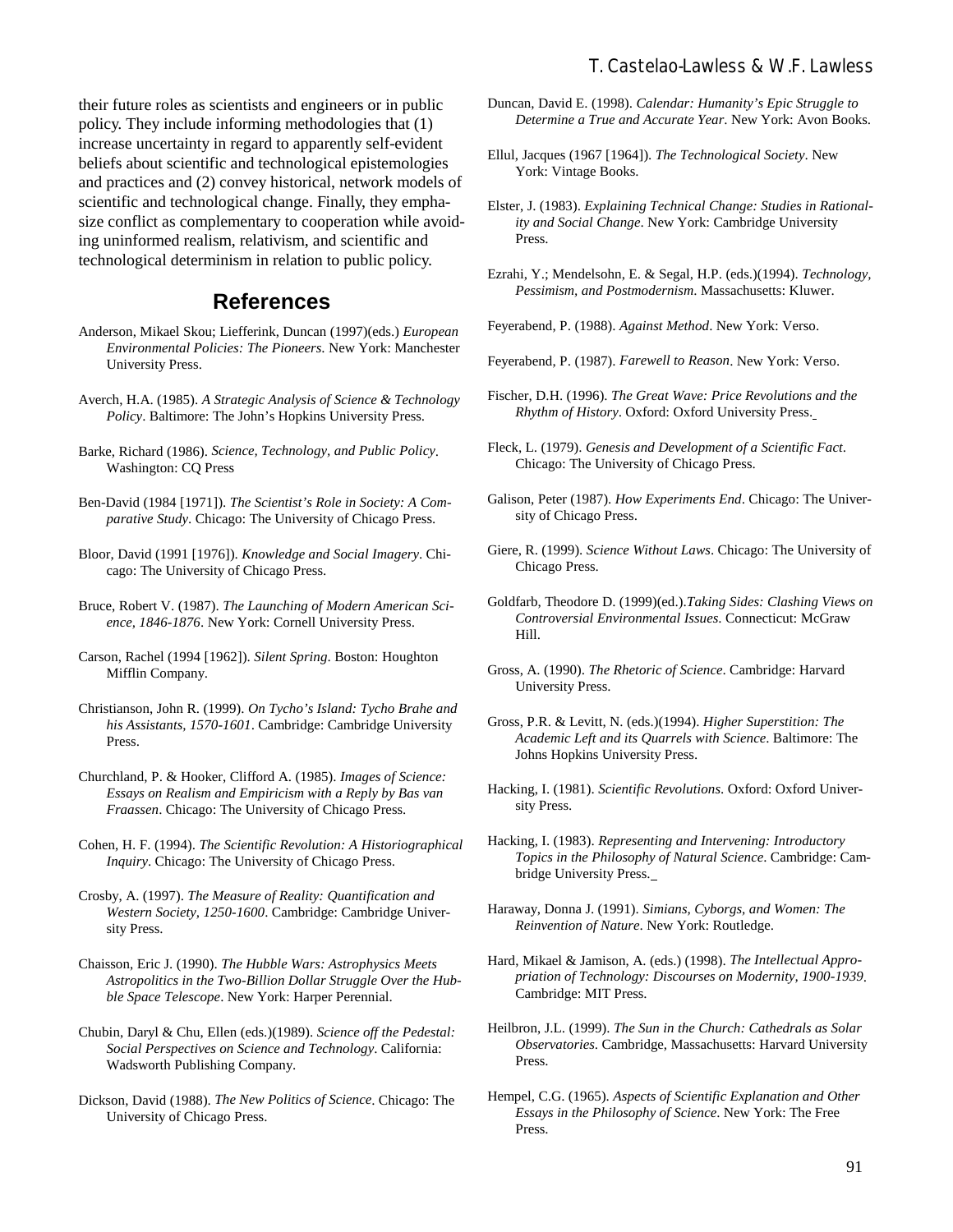#### **University as Decision Center**

- Idhe, D. (1991). *Instrumental Realism: The Interface between Philosophy of Science and Philosophy of Technology*. Bloomington, Indiana: Indiana University Press.
- Jardine, Lisa (1999). *Ingenious Pursuits: Building the Scientific Revolution*. New York: Doubleday.
- Johns, A. (1998). *The Nature of the Book: Print and Knowledge in the Making*. Chicago: University of Chicago Press.
- Judson, Horace Freeland (1979). *The Eight Day of Creation: The Makers of the Revolution in Biology*. New York: Simon and Schuster.
- Keller, Evelyn Fox (1985). *Reflections on Gender and Science*. New Haven: Yale University Press.
- Kevles, Daniel J. (1987). *The Physicists: The History of a Scientific Community in Modern America*. Cambridge: Harvard University Press.
- Kitcher, Philip (1993). *The Advancement of Science: Science without Legend, Objectivity without Illusions*. New York: Oxford University Press.
- Kohlstedt, Sally G.; Rossiter, Margaret (1985)(eds.). *Historical Writings on American Science: Perspectives and Prospects*. Baltimore: The Johns Hopkins University Press.
- Kuhn, T. (1970) *The Structure of Scientific Revolutions*. Chicago: The University of Chicago Press.
- Latour, Bruno (1987). *Science in Action: How to Follow Scientists and Engineers Through Society*. Cambridge: Harvard University Press.
- Latour, B. & Woolgar, S. (1986 [1979]). *Laboratory Life: The Construction of Scientific Facts*. Princeton: Princeton University Press.
- Lawless, W.F. & Castelao, T. (2001) The university between technology and society: Bridge or Decision Center? *Technology and Society*, Vol. 20, N. 2, Summer, 6-17
- Levitt, Norman (1999). *Prometheus Bedeviled: Science and the Contradictions of Contemporary Culture*. New Brunswick: Rutgers University Press.
- Lindberg, D. & Numbers, R.L. (1986). *God and Nature: Historical Essays on the Encounter between Christianity and Science*. Berkeley: University of California Press.
- Lindberg, D. & Westman, R. (eds) (1990). *Reappraisals of the Scientific Revolution*. Cambridge: Cambridge University Press.
- Lindberg, D. (1992). *The Beginnings of Western Science: The European Scientific Tradition in Philosophical, Religious, and Institutional Context, 600 B.C. to A.D. 1450*. Chicago: The University of Chicago Press.
- MacKenzie, D. & Wajcman, C. (eds.)(1985). *The Social Shaping of Technology: How the Refrigerator Got its Hum*. Philadelphia: Open University Press.
- Masters, R. (1993). *Beyond Relativism: Science and Human Values*. Hanover: University Press of New England.
- Mitcham, Carl (1994). *Thinking Through Technology: The Path between Engineering and Philosophy*. Chicago: The University of Chicago Press.
- Nelkin, Dorothy & Lindee, M. Susan (1995). *The DNA Mystique: The Gene as a Cultural Icon*. New York: W. H. Freeman and Company.
- Pickering, Andrew (ed.)(1992). *Science as Practice and Culture*. Chicago: University Chicago Press.
- Polanyi, Michael (1962 [1958]). *Personal Knowledge: Towards a Post-Critical Philosophy*. London: The University of Chicago Press.
- Putnam, H.(1981). *Reason, Truth, and History*. New York: Cambridge University Press.
- Pyenson, L. & Sheets-Pyenson L. (1999). *Servants of Nature: A History of Scientific Institutions, Enterprises, and Sensibilities*. New York: W. W. Norton and Company.
- Segestrale, Ullica (ed.) (2000). *Beyond the Science Wars: The Missing Discourse about Science and Society*. New York: State University of New York Press.
- Shapin, Steven (1996). *The Scientific Revolution*. Chicago: The University of Chicago Press.
- Shermer, Michael (1997). *Why People Believe Weird Things: Pseudoscience, Superstition, and Other Confusions of Our Time*. New York: W. H. Freeman and Company.
- Simon, Herbert (1996). *The Sciences of the Artificial*. Cambridge: The MIT Press.
- Sobel, Dava (1999). *Galileo's Daughter: A Historical Memoir of Science, Faith, and Love*. New York: Walker & Company.
- Snow, C.P. (1992 [1969]). *The Two Cultures*. Cambridge: Cambridge University Press.
- Stanley, Autumn (1995). *Mothers and Daughters of Invention: Notes for a Revised History of Technology*. New Brunswick: Rutgers University Press.
- Stross, Randall E. (1989). *Technology and Society in Twentieth Century America*. Chicago: Dorsey Press.
- Thagard, Paul (1992). *Conceptual Revolutions*. Princeton: Princeton University Press.
- Taubes, G. (1993). *Bad Science: The Short Life and the Weird Times of Cold Fusion*. New York: Random House.